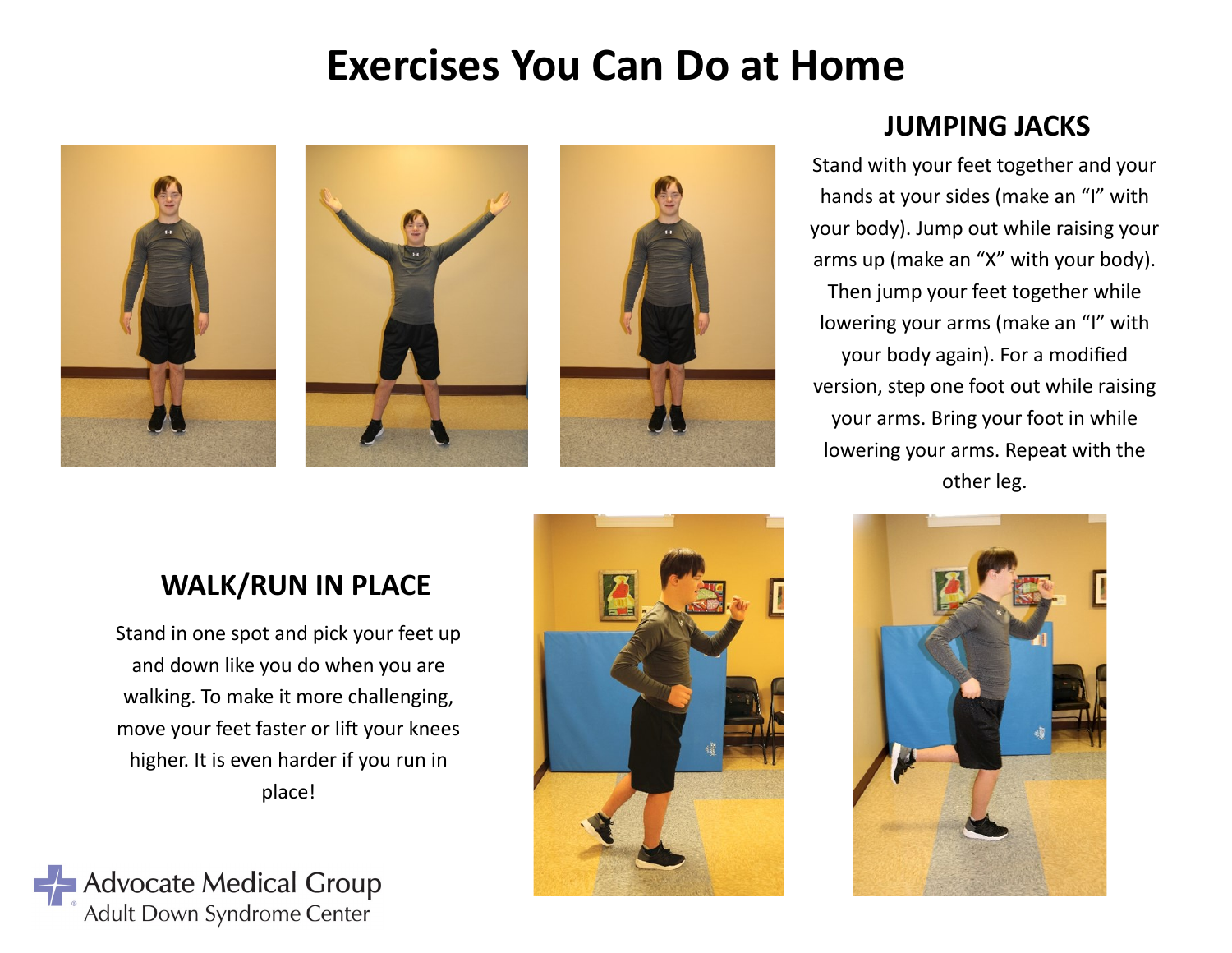### **SQUATS**



**WALL SITS**



Have your feet shoulder-width apart. Bend your knees and pretend you are sitting down in a chair. Keep your back flat. Stand back up.

Put your back against the wall. Pretend like you are sitting in a chair. The goal is to sit low enough so you could hold a book on your lap without it falling off. Hold that position until you need to take a break.

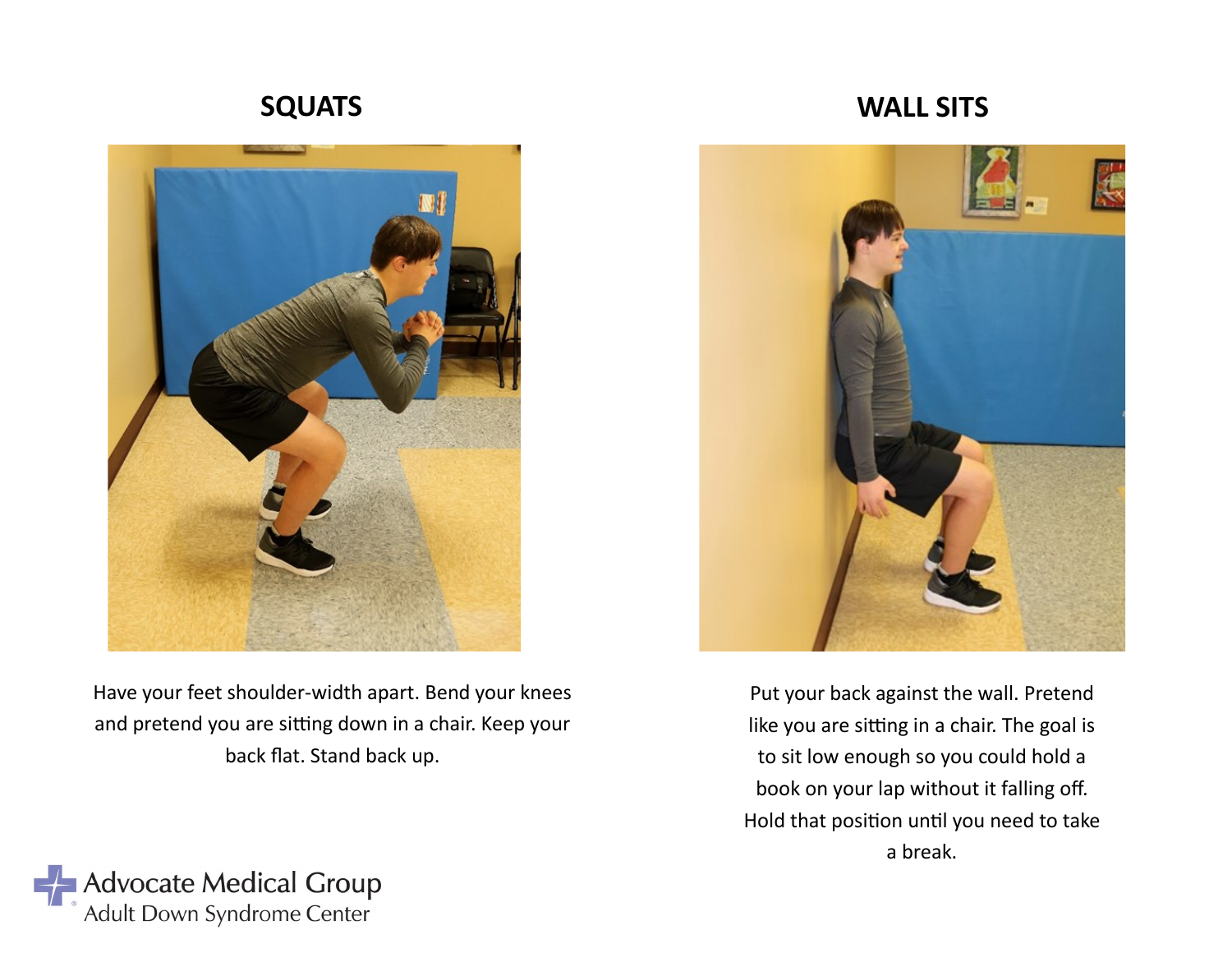#### **ARM CIRCLES**



Stand with your feet shoulder-width apart. Put your arms out to your sides. Move your arms forward, up, backward, and down so that you make a circle. Repeat. Then move your arms backward, up, forward, and down. Keep your arms straight but relaxed.



**Advocate Medical Group** Adult Down Syndrome Center

#### **PLANK HOLDS**

Put your hands or forearms on the ground so that they are below your shoulders. Point your toes toward the ground and lift yourself up. Use your belly muscles to hold yourself up. Keep your neck relaxed and your back flat. Hold this position until you need to take a break.

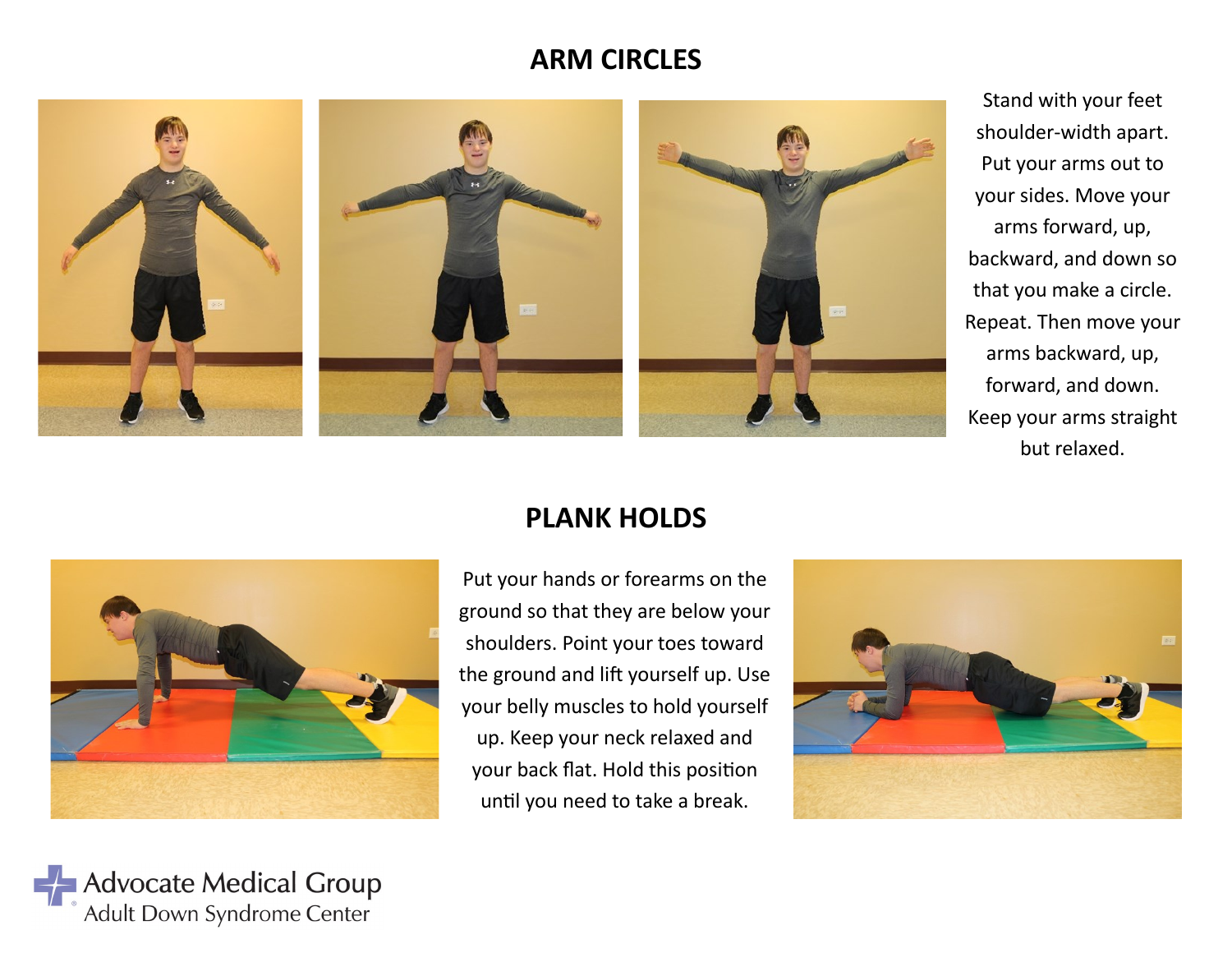#### **PUSH-UPS**

**Wall**





**Knees**



**Full**



There are many ways you can do a push-up. Eddie is demonstrating a knee push-up, a full pushup, and a wall push-up. No matter what push-up you do, your arms always do the same thing. Bend your arms to lower yourself towards the ground or wall. Then straighten your arms to lift yourself up or back. Remember to keep your neck relaxed and your back flat.